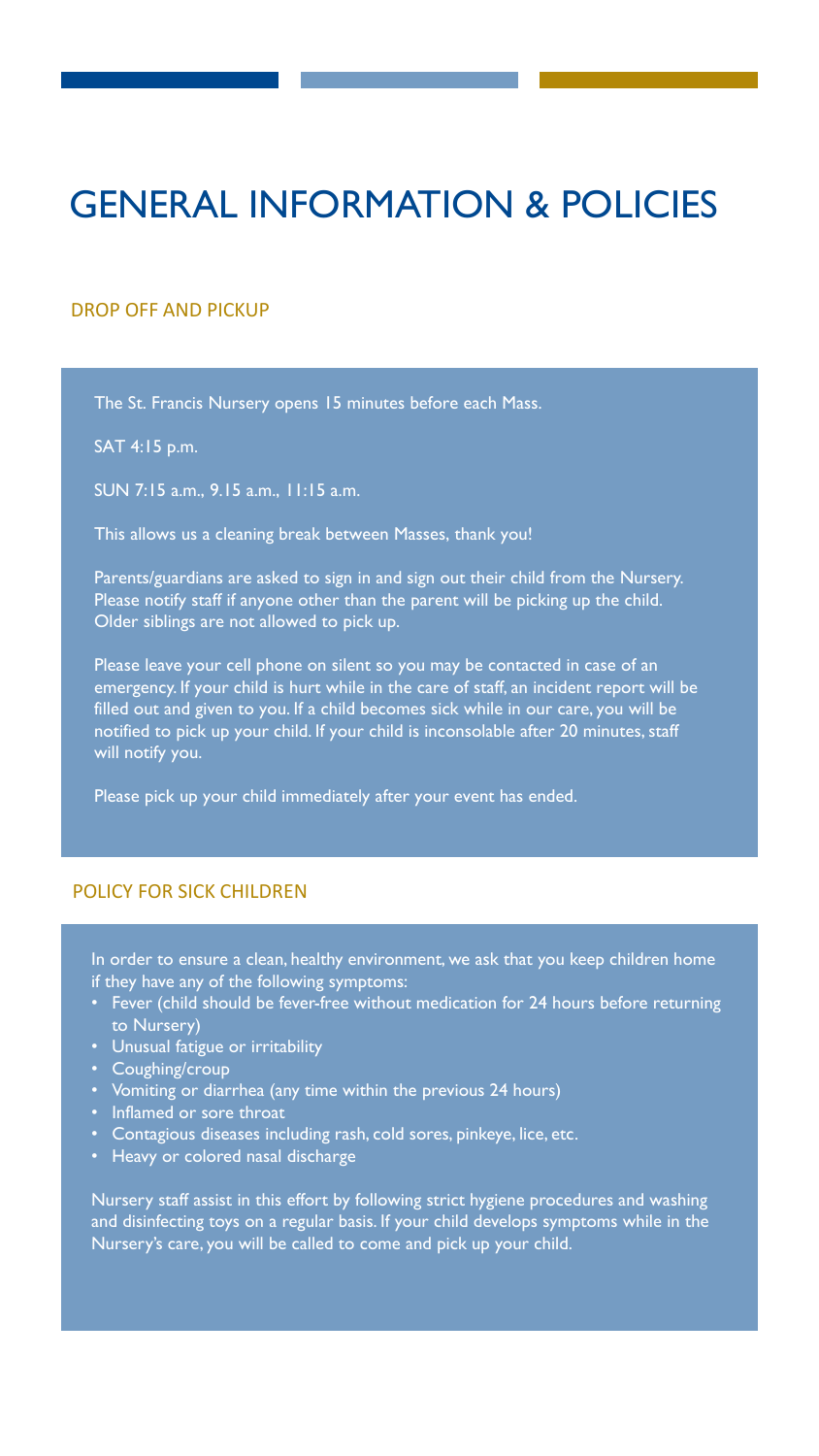#### FOOD/SNACK POLICY

To provide a safe space for all children, we do not allow families to bring in outside snacks. The exception to this rule is formula or breastmilk. The Nursery is designated as an allergen-free zone. During longer sessions (over  $1 \frac{1}{2}$  hours), the Nursery may provide a snack (Cheerios, pretzels, Goldfish or graham crackers) in the adjoining room. If these snacks are unsafe for your child, please let the Nursery staff know prior to the event.

#### WHAT TO BRING

Please bring anything your child will need while in the care of the Nursery including diapers, wipes, bottle or sippy cup, and a change of clothes. Clearly label everything with your child's name. Do not bring personal belongings such as toys or anything of value unless it is needed to ease your child's transition. Items left behind can be recovered from the lost and found box by the Mass Coordinator's station.

#### NURSERY STAFF/VOLUNTEERS

The St. Francis Nursery staff is made up of a combination of paid staff and volunteers. A minimum of two childcare providers must be present in the Nursery at all times with at least one being a trained staff member over the age of 18.

Paid staff must be 18 years or older to apply. Duties include guiding children through play, snack, faith activities, and prayer as well as light cleaning. New hires are required to take a VIRTUS online class provided by the diocese, attend a Nursery orientation, and have a background check before performing childcare duties. The parish will also provide training or compensation for CPR and First Aid certification. Parents with young children are encouraged to apply and can bring their children with them to their shift. We ask for a one-year commitment, but hours are flexible.

Looking for service hours or want to help our parish Nursery? Volunteering may include playing with the children, helping the Nursery staff, cleaning, and other duties. Volunteers must be in 6<sup>th</sup> grade or older and attend a Nursery orientation class. Volunteers over 16 will also be asked to complete the VIRTUS online training class.